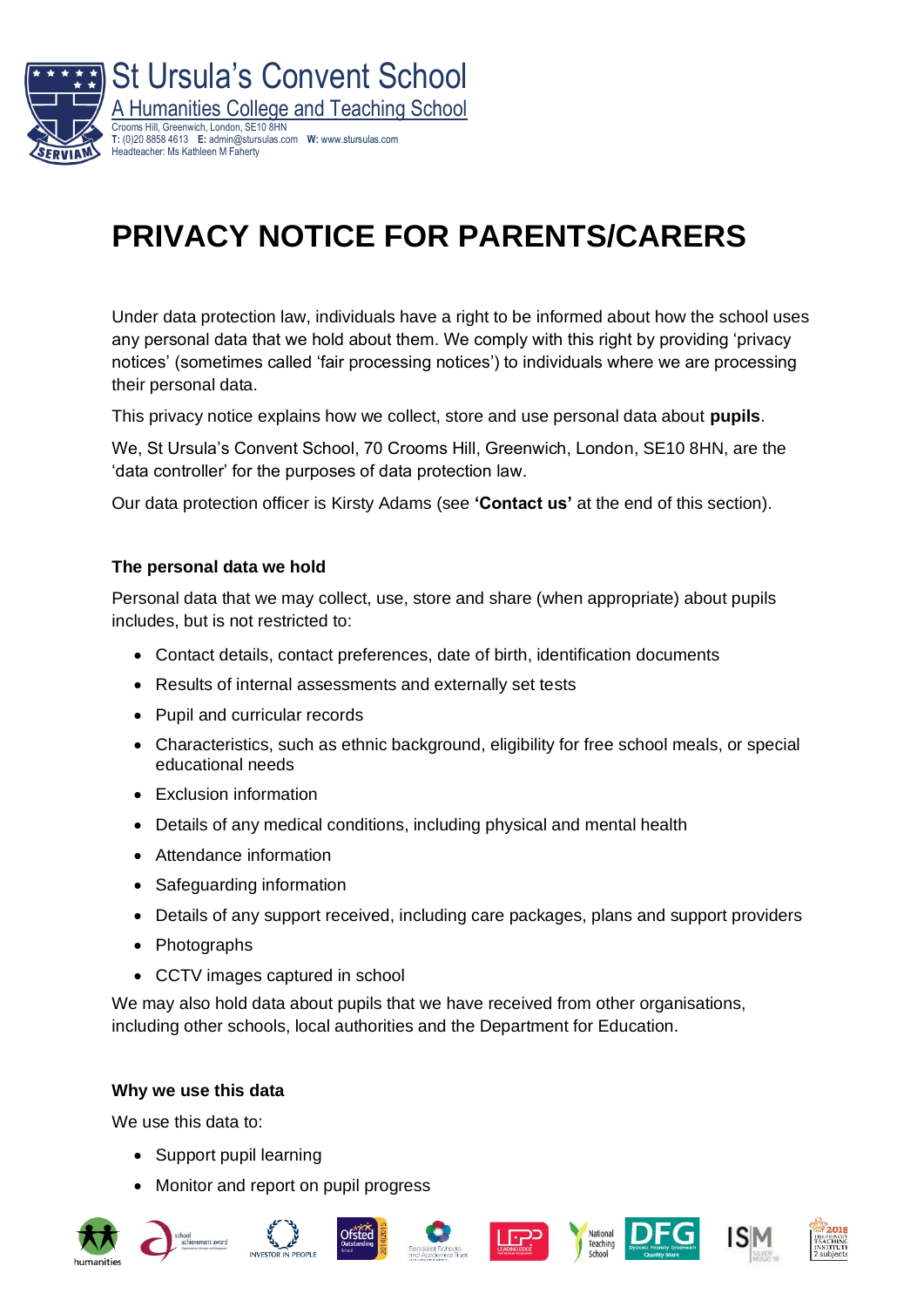- Provide appropriate pastoral care
- Protect pupil welfare
- Assess the quality of our services
- Administer admissions waiting lists
- Carry out research
- Comply with the law regarding data sharing

## **Our legal basis for using this data**

We only collect and use pupils' personal data when the law allows us to. Most commonly, we process it where:

- We need to comply with a legal obligation
- We need it to perform an official task in the public interest

Less commonly, we may also process pupils' personal data in situations where:

- We have obtained consent to use it in a certain way
- We need to protect the individual's vital interests (or someone else's interests)

Where we have obtained consent to use pupils' personal data, this consent can be withdrawn at any time. We will make this clear when we ask for consent, and explain how consent can be withdrawn.

Some of the reasons listed above for collecting and using pupils' personal data overlap, and there may be several grounds which justify our use of this data.

## **Collecting this information**

While the majority of information we collect about pupils is mandatory, there is some information that can be provided voluntarily.

Whenever we seek to collect information from you or your child, we make it clear whether providing it is mandatory or optional. If it is mandatory, we will explain the possible consequences of not complying.

## **How we store this data**

We keep personal information about pupils while they are attending our school. We may also keep it beyond their attendance at our school if this is necessary in order to comply with our legal obligations. The *[Information and Records Management Society's toolkit for schools](http://irms.org.uk/?page=schoolstoolkit&terms=%22toolkit+and+schools%22)* sets out how long we keep information about pupils.

You can obtain it by following the link above or by copying and pasting the following link: [https://c.ymcdn.com/sites/irms.site-ym.IRMS\\_Toolkit\\_for\\_Schools\\_v5\\_Master.pdf](https://c.ymcdn.com/sites/irms.site-ym.com/resource/collection/8BCEF755-0353-4F66-9877-CCDA4BFEEAC4/2016_IRMS_Toolkit_for_Schools_v5_Master.pdf)

## **Data sharing**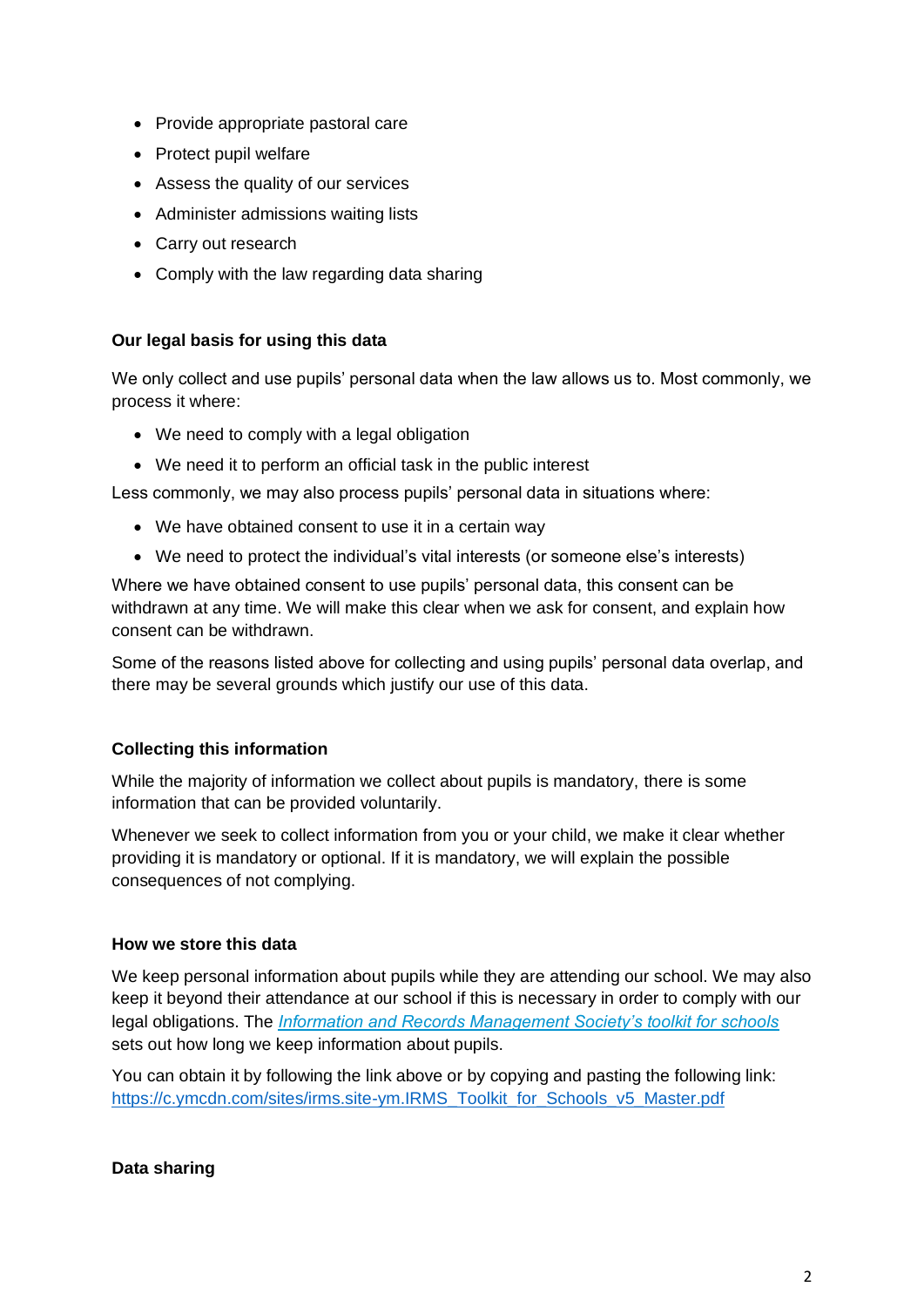We do not share information about pupils with any third party without consent unless the law and our policies allow us to do so.

Where it is legally required or necessary (and it complies with data protection law) we may share personal information about pupils with:

- Our local authority to meet our legal obligations to share certain information with it, such as safeguarding concerns and exclusions.
- The Department for Education- on a statutory basis, such as for school funding and educational attainment policy and monitoring
- Other and Further Education establishments on statutory basis to enable the transfer of pupils
- The pupil's family and representatives– to meet our legal obligations, such as safeguarding, health & safety and academic progress
- AQA, OCR, PEARSON, CIE & WJEC/EDUQAS our examination boards on a statutory basis, such as exams entry or special consideration
- Our regulator Ofsted on a statutory basis, within the framework of inspection
- Suppliers and service providers (for example: SIMs, ParentPay, LGFL, Clear Computing, Cunningham's, Accent Catering, PiXL, EdulinkOne, Google Classroom, Kerboodle, LITHO, Teachers to Parents, 4Matrix, Bedrock Learning, FFT Aspire, ALPS, Access Arrangements Online) to enable them to provide the service we have contracted them for
- Jelf Insurance Brokers Ltd to meet our legal obligations, such as under an insurance claim
- Local Authority Auditors to meet our legal obligations, such as audit
- Survey and research organisations (Survey Monkey, Google Forms) *-* done on voluntary and anonymous basis, no personal data is shared
- NHS and school nursing services on a statutory basis, to meet safeguarding protocols
- Chubb Electronic Security Systems Ltd our security company to enable them to provide the service we have contracted them for
- Local Authority health and social welfare organization on a statutory basis, to meet safeguarding protocols
- Prospects, our career advisers to enable them to provide the service we have contracted them for, prior consent is sought
- Charities and voluntary organisations (i.e. Anne Frank Trust, Amnesty International, Jack Petchey Foundation) to enable them to provide the service we have contracted them for, prior consent is sought
- Police forces, courts, tribunals on a statutory basis, the use of limited parts of our data when there is clear evidence of a criminal activity
- Professional bodies (i.e. legal services) to enable them to provide the service we have contracted them for

We are required to share information about our pupils with our local authority (LA) and the Department for Education (DfE) under section 3 of The Education (Information about Individual Pupils) (England) Regulations 2013.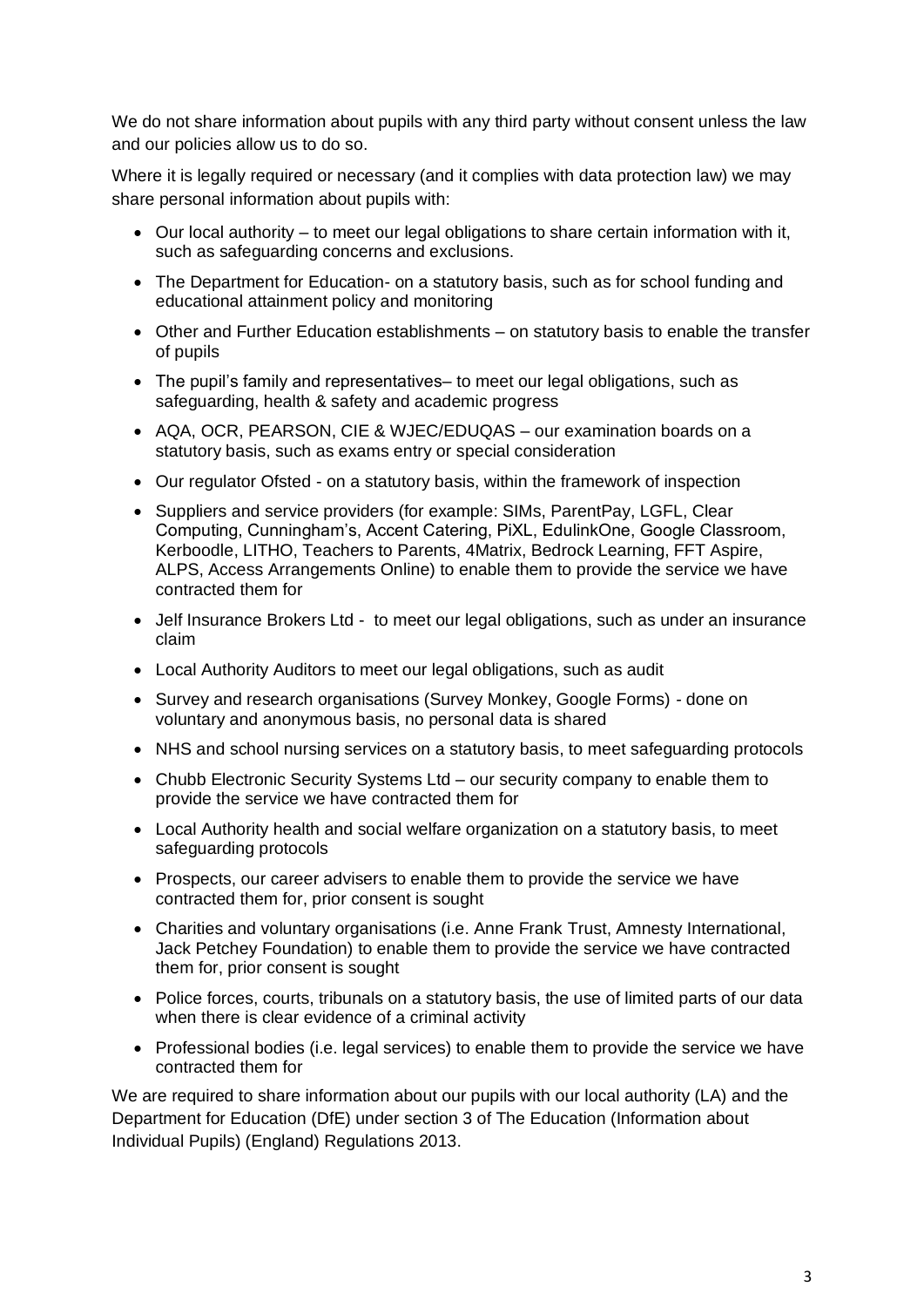## **Awarding Body Assessment Licence**

The Joint Council for Qualifications (JCQ) is the single voice for its member awarding bodies (examination boards). The JCQ General Regulations for Approved Centres states that each school must ask each of its candidates to grant the awarding body a non-exclusive, royaltyfree licence to use their assessment materials (the "Assessment Licence") on the following terms:

- **i.** the assessment licence becomes effective on submission, in any medium or form, by the candidate of the applicable assessment materials;
- **ii.** the awarding body is entitled to use such assessment materials for the purpose of:
	- **a.** a. assessing such candidates and their assessment materials ("Candidate Assessment"); **and**
	- **b.** providing education and training services to others;
	- **c.** research
- **iii.** the awarding body is entitled to grant any sub-licences of its rights under section 6.15(ii):
	- **a.** to third party examiners for the purpose of candidate assessment; **and**
	- **b.** to third party IT service providers for the purpose of detecting potential and suspected malpractice.
- **iv.** the awarding body and its sub-licensees are entitled, for purposes of exercising their rights under the assessment licence, to reproduce the assessment materials in any form or medium and in whole or in part;
- **v.** the awarding body is entitled, for the purpose of providing education and training services to others, to modify, translate or otherwise change the assessment materials to meet needs;
- **vi.** a candidate shall be entitled to notify the awarding body, by means of a notice to the centre, that he or she wishes to terminate the awarding body's rights referred to in section 6.15(ii)(b), (c) and it shall be in discretion of the awarding body whether or not to terminate such rights; **and**
- **vii.** a candidate is not entitled to terminate the awarding body's rights referred to in section 6.15(ii) (a).

For more information, see the JCQ webpage on<https://www.jcq.org.uk/>

## **National Pupil Database**

We are required to provide information about pupils to the Department for Education as part of statutory data collections such as the school census.

Some of this information is then stored in the [National Pupil Database](https://www.gov.uk/government/publications/national-pupil-database-user-guide-and-supporting-information) (NPD), which is owned and managed by the Department and provides evidence on school performance to inform research.

The database is held electronically so it can easily be turned into statistics. The information is securely collected from a range of sources including schools, local authorities and exam boards.

The Department for Education may share information from the NPD with other organisations which promote children's education or wellbeing in England. Such organisations must agree to strict terms and conditions about how they will use the data.

For more information, see the Department's webpage on how it collects and shares research [data.](https://www.gov.uk/data-protection-how-we-collect-and-share-research-data)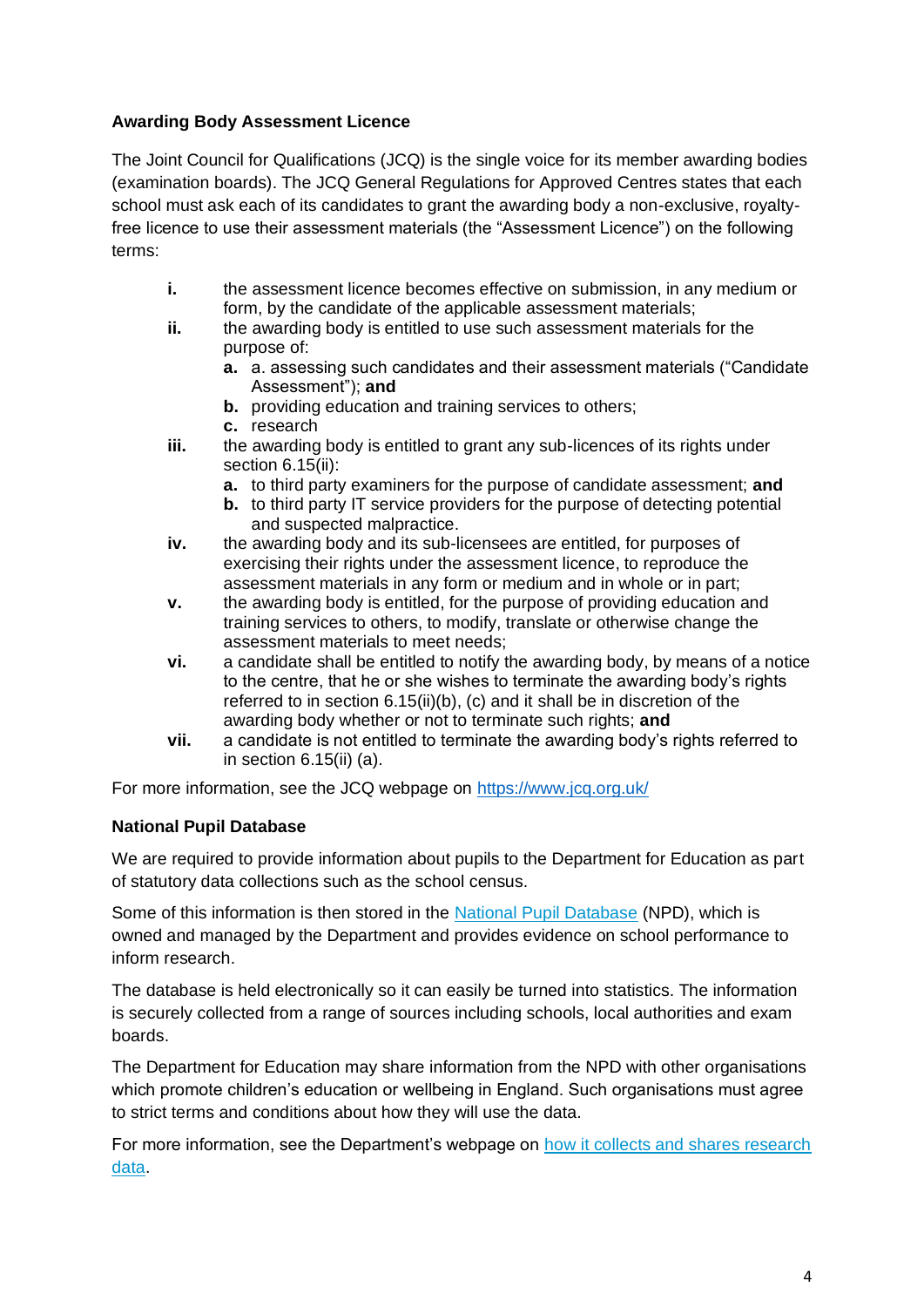You can also [contact the Department for Education](https://www.gov.uk/contact-dfe) with any further questions about the NPD.

## **Youth support services**

Once our pupils reach the age of 13, we are legally required to pass on certain information about them to the Royal Borough of Greenwich and youth support services, as it has legal responsibilities regarding the education or training of 13-19 year-olds.

This information enables them to provide youth support services, post-16 education and training services, and careers advisors.

Parents/carers, or pupils once aged 16 or over, can contact our data protection officer to request that we only pass the individual's name, address and date of birth to the Royal Borough of Greenwich.

## **Transferring data internationally**

Where we transfer personal data to a country or territory outside the European Economic Area, we will do so in accordance with data protection law.

#### **Parents and pupils' rights regarding personal data**

Individuals have a right to make a **'subject access request'** to gain access to personal information that the school holds about them.

Parents/carers can make a request with respect to their child's data where the child is not considered mature enough to understand their rights over their own data (usually under the age of 12), or where the child has provided consent.

Parents also have the right to make a subject access request with respect to any personal data the school holds about them.

If you make a subject access request, and if we do hold information about you or your child, we will:

- Give you a description of the information
- Tell you why we are holding and processing it, and how long we will retain it for
- Explain where we got it from, if not from you or your child
- Tell you who it has been, or will be shared with
- Let you know whether any automated decision-making is being applied to the data, and any consequences of this
- Give you a copy of the information in an intelligible form

Individuals also have the right for their personal information to be transmitted electronically to another organisation in certain circumstances.

If you would like to make a request, please contact our data protection officer.

Parents/Carers also have a legal right to access to their child's **educational record**. To request access, please contact our office manager.